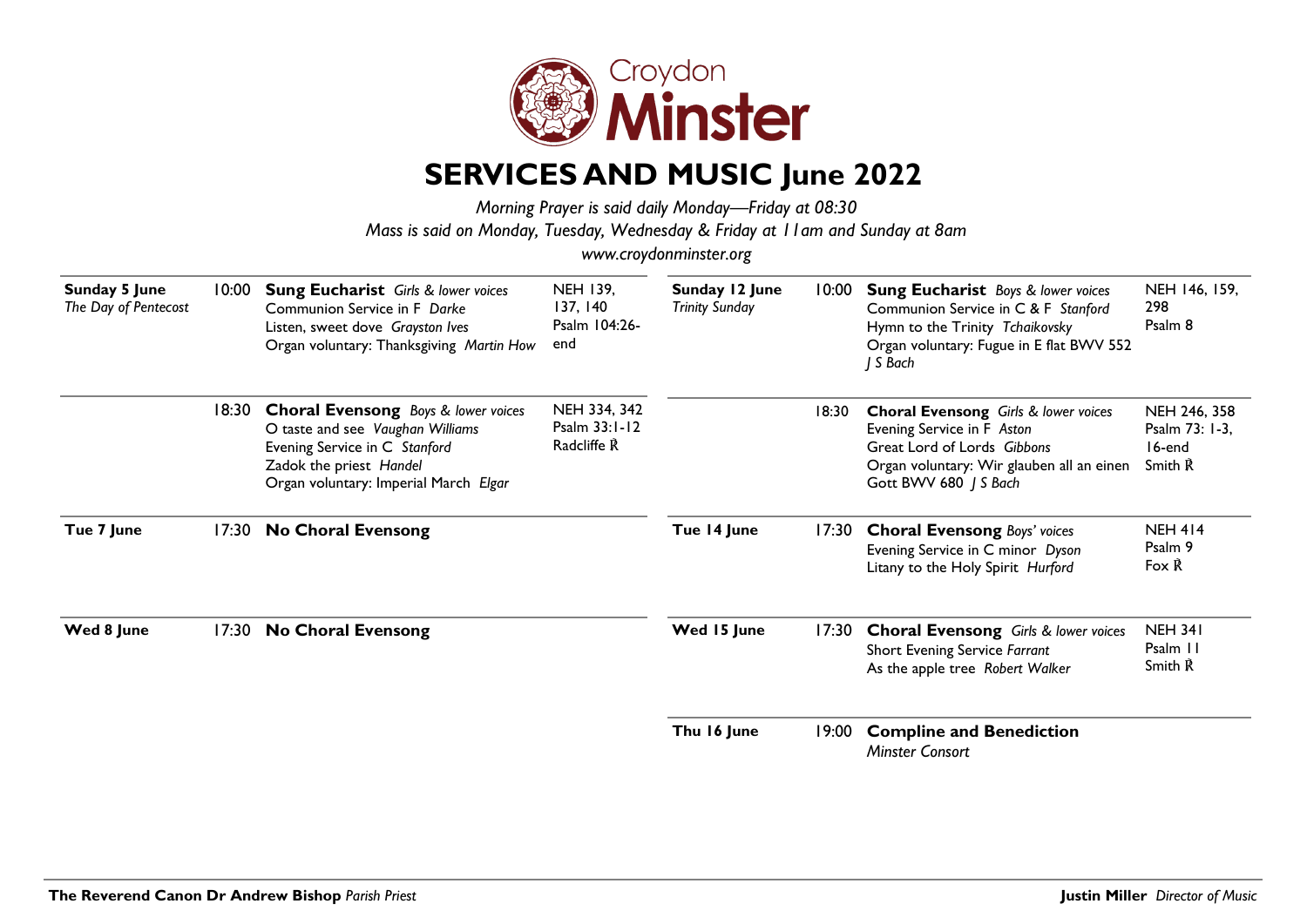

## **SERVICES AND MUSIC June 2022**

*Morning Prayer is said daily Monday—Friday at 08:30 Mass is said on Monday, Tuesday, Wednesday & Friday at 11am and Sunday at 8am*

*www.croydonminster.org*

| Sunday 19 June<br>Corpus Christi<br>(transferred) | 10:00 | <b>Sung Eucharist</b> Girls & lower voices<br>Missa de Angelis<br>Ave verum corpus Mawby<br>Organ voluntary: Pange lingua gloriosi<br><b>Titelouze</b>                                      | <b>NEH 296,</b><br>294, 307<br>Psalm 116: 10<br>-end | Sunday 26 June<br>The Birth of St John<br>the Baptist<br>[Patronal Feast] | 10:00 | <b>Sung Eucharist Boys &amp; lower voices</b><br>Great Credo Mass Mozart<br>Fuit homo missus a Deo Palestrina<br>Organ voluntary: Christ unser Herr zum<br>Jordan kam BWV 684   S Bach                    | NEH 169, 478,<br>464<br>Psalm 85: 7-end  |
|---------------------------------------------------|-------|---------------------------------------------------------------------------------------------------------------------------------------------------------------------------------------------|------------------------------------------------------|---------------------------------------------------------------------------|-------|-----------------------------------------------------------------------------------------------------------------------------------------------------------------------------------------------------------|------------------------------------------|
| attended by Croydon<br><b>Rotary Club</b>         | 18:30 | <b>Choral Evensong</b> Boys & lower voices<br>Evening Service in D Brewer<br>O pray for the peace of Jerusalem Howells<br>Organ voluntary: Schmücke dich, o liebe<br>Seele BWV 654   S Bach | <b>NEH 377</b><br>Psalm III<br>Tomkins R             |                                                                           | 18:30 | <b>Choral Evensong Girls &amp; lower voices</b><br>Evening Service 'Collegium Regale'<br>Howells<br>Give us the wings of faith Bullock<br>Organ voluntary: Andante pathéthique<br>from 12 pieces Stanford | NEH 168, 12<br>Psalm 80<br>Nardone R     |
| Tue 21 June                                       | 17:30 | <b>Choral Evensong</b> Boys & lower voices<br>Evening Service in A Sumsion<br>Antiphon Vaughan Williams                                                                                     | <b>NEH 392</b><br>Psalm 33: 1-<br>12<br>Tomkins R    | Tue 28 June                                                               | 17:30 | <b>Choral Evensong Boys' voices</b><br>Second Evening Service Philip Moore<br>Light of the world Dankworth                                                                                                | <b>NEH 456</b><br>Psalm 50<br>Archer R   |
| Wed 22 June<br>St Alban                           | 17:30 | <b>Choral Evensong Girls' voices</b><br>Evening Service in F Long<br>Sun of my soul James Davy                                                                                              | <b>NEH 217</b><br>Psalm 119: 33<br>-56<br>Nardone R  | Wed 29 June<br>S S Peter and Paul                                         | 17:30 | <b>Choral Evensong Girls &amp; lower voices</b><br>Second Evening Service Gibbons<br>Tu es Petrus Duruflé                                                                                                 | <b>NEH 171</b><br>Psalm 124<br>Nardone R |